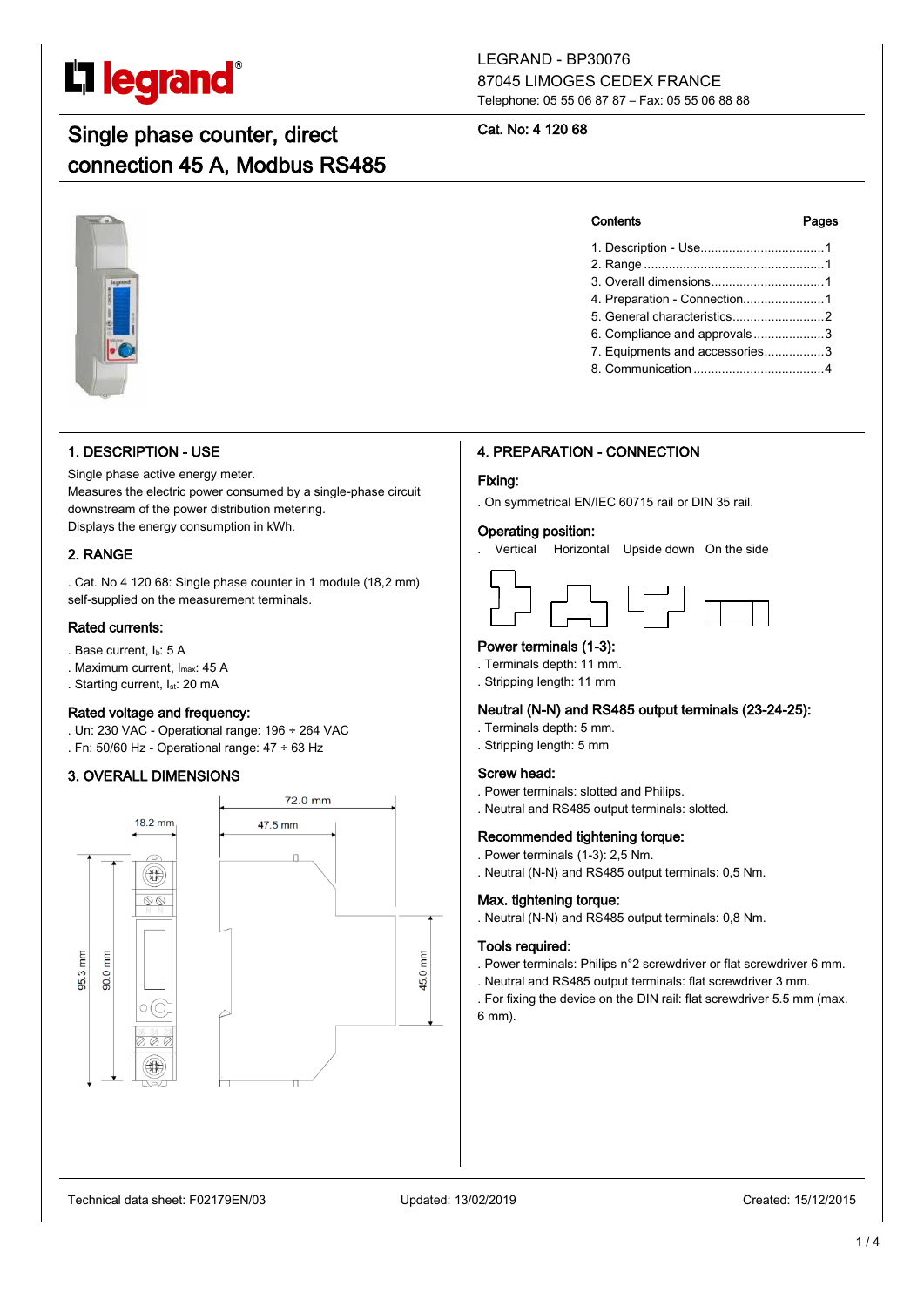## Single phase counter, direct connection 45 A, Modbus RS485

#### Cat. No: 4 120 68

#### 4. PREPARATION - CONNECTION (continued)

#### Connectable section:

- . Copper cables.
- . Power terminals

|                | Without ferrule           | With ferrule            |
|----------------|---------------------------|-------------------------|
| Rigid cable    | $6$ to 25 mm <sup>2</sup> |                         |
| Flexible cable | $6$ to 25 mm <sup>2</sup> | 4 to 25 mm <sup>2</sup> |

. Pulse output terminals

|                | Without ferrule      | With ferrule   |
|----------------|----------------------|----------------|
| Rigid cable    | 1 to 4 $\text{mm}^2$ |                |
| Flexible cable | 1 to 2.5 $mm2$       | 1 to 2.5 $mm2$ |

ATTENTION: for safety reasons, it is compulsory not to exceed 4 A/mm<sup>2</sup> as current density in the input terminals.

#### Electrical wiring diagram:



Protect the device with a circuit breaker with In ≤ 45 A (see the example)



#### 5. GENERAL CHARACTERISTICS (continued)

#### Marking:

. Front face: adhesive foil



#### . Right side: by permanent ink pad printing



#### Display:

- . Type: 6 digits LCD
- . Resolution: 0,01 kWh or 0,1kWh
- . Maximum indication: 99999,9 kWh
- . Total energy count: not resettable
- . Page scrolling: manual by front push-button and/or automatic
- . Display measure: display is divided into pages

Active energy (kWh)

Reactive energy (kvarh)

Voltage (V)

Current (A)

- Active power (kW)
- Reactive power (kvar)
- Apparent power (kVA)
- Power factor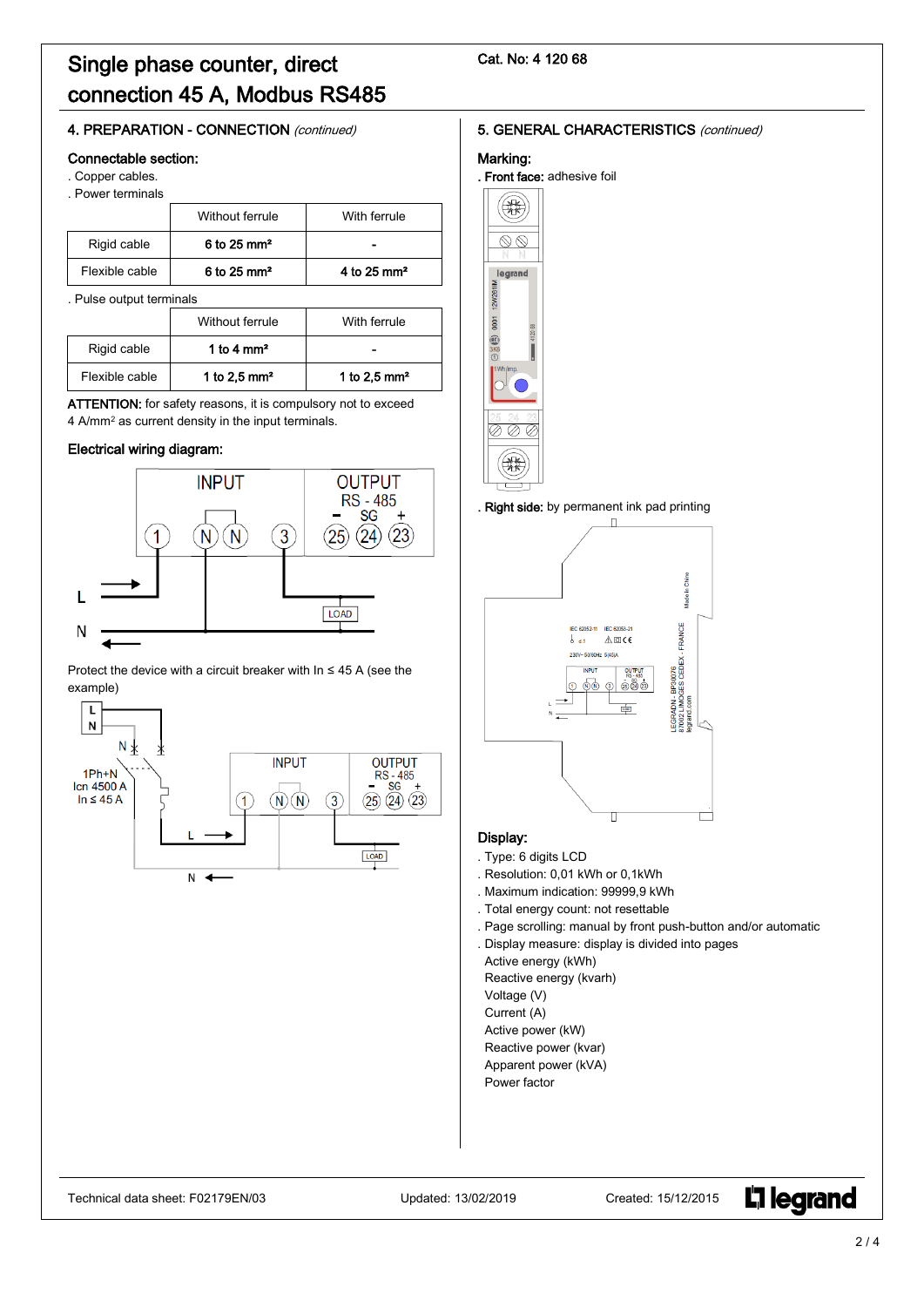#### Cat. No: 4 120 68

#### 5. GENERAL CHARACTERISTICS (continued)

#### Metrological LED:

. Pulse weight: 1 Wh/imp

#### RS485 communication port's characteristics:

- . Programmable addresses\*: from 1 to 247
- . Programmable baud rate\*: 1,2, 2,4 4,8 9,6 kbps
- . Parity bit: none (non-programmable)
- . Stop bit: 1 (non-programmable)
- . Galvanically isolated respect to measuring inputs and auxiliary supply
- . Standard RS485 3 wires, half-duplex
- . Protocol Modbus® RTU
- . Response time (time out question/answer): ≤50 ms

#### \* Programmable via RS485 communication only. Refer to the document F02230EN that contains the Modbus registers

#### Ambient operating temperature:

. Min. = - 5 °C; Max. = + 55 °C.

#### Ambient storage temperature:

. Min. = - 25 °C; Max. = + 70 °C.

#### Protection Index:

. Protection index of terminals against solid and liquid bodies (wired device): IP 20 (IEC/EN 60529).

. Protection index of the front face against solid and liquid bodies: IP 20 (IEC/EN 60529).

#### Impulse withstand voltage:

. All circuits / earth: alternate current 50 Hz / 1 min.: 4 kV

#### Short-time overcurrent:

. 30 Imax for 10 ms

#### Power Factor - Operating range:

. 0.5 inductive to 0.8 leading

#### Protection class:

. II

#### Pollution degree:

. 2

#### Installation category:

. III

Accuracy class: . Active energy: class B according EN 50470-1, -3

#### Average weight per device:

.0,12 kg.

Volume when packed:  $.0,15$  dm<sup>3</sup>.

Consumption

. ≤ 7,5 VA

Thermal power dissipated: . ≤ 1 W.

#### Technical data sheet: F02179EN/03 Updated: 13/02/2019 Created: 15/12/2015

**L'1 learand** 

### 6. COMPLIANCE AND APPROVALS

#### Compliance to standards:

. Compliance with Directive on electromagnetic compatibility (EMC) n° 2014/30/EU

- . Compliance with low voltage directive n° 2014/35/EU.
- . Electromagnetic Compatibility: IEC 62052-11.

#### Environment respect - Compliance with EU directives:

. Compliance with Directive 2011/65/EU as amended by Directive 2015/863 (RoHS 2) on the restriction of the use of certain hazardous substances in electrical and electronic equipment.

. Compliance with REACH regulation (1907/2006): at the date of the publication of this document no element of the SVHC substance list (updated on 27/06/2018) is present in these products.

. WEEE directive (2012/19/EU): the sale of this product is subject to a contribution to eco-organisations in each country responsible for managing end-of-life products in the field of application of the European Waste Electronic and Electrical Equipment Directive.

#### **Packaging:**

. Design and manufacture of packaging compliant to decree 98-638 of the 20/07/98 and also to directive 94/62/CE.

#### Installation software:

. XL PRO3.

#### 7. EQUIPMENT AND ACCESSORIES

#### Wiring accessories:

. Sealable terminals shield (supplied with the counter). The overall height of the device and terminal shields is 95,3 mm.